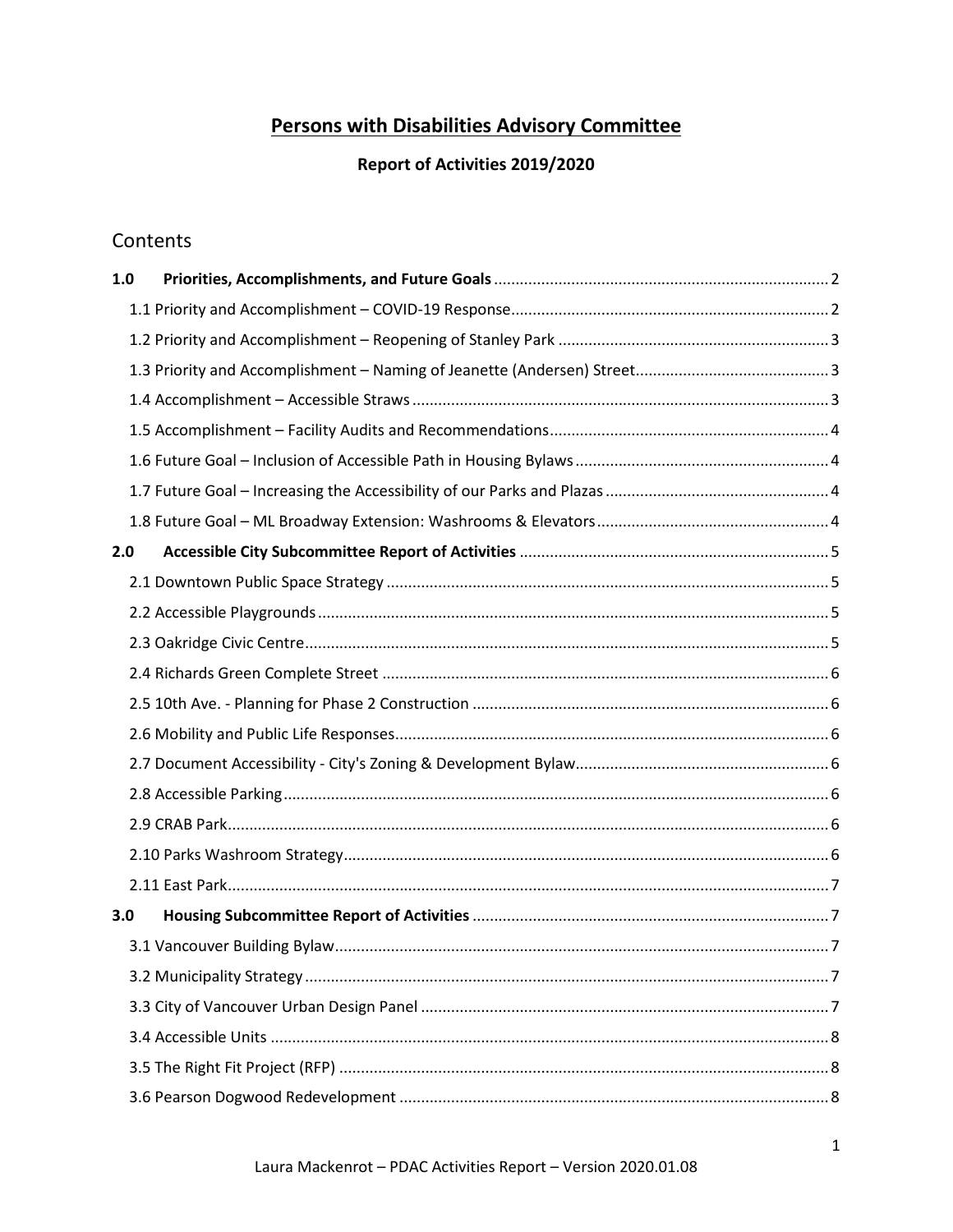| 4.0 |  |
|-----|--|
|     |  |
|     |  |
| 5.0 |  |
|     |  |
|     |  |
|     |  |
|     |  |
|     |  |
|     |  |
|     |  |
|     |  |
|     |  |
|     |  |
| 6.0 |  |
|     |  |
|     |  |
|     |  |
|     |  |

# <span id="page-1-0"></span>1.0 Priorities, Accomplishments, and Future Goals

## <span id="page-1-1"></span>1.1 Priority and Accomplishment – COVID-19 Response

PDAC's last official in-person clerked meeting was held on March 12, 2020 although the minutes will show that quorum was not achieved due to the pandemic. Several of our members had already been advised to stay home to reduce their risk of potential exposure to the virus. Only days after, most of the City's facilities and workplaces shut down on the advice of the Federal and Provincial governments. Over the next few months, PDAC showed leadership in their ability to pivot immediately by continuing to have working group and a few subcommittee meetings via Zoom, until City Hall officially started giving staff support back to the advisory committees. During this time, the leadership team ensured that their individual advisory members were properly sheltering in place, had the necessary access to food, medication, and home-support workers if required. Information was shared about what was happening amongst the persons with disabilities community around the city. Some members reached out to share information that was not readily available. One member compiled a list of all the local food delivery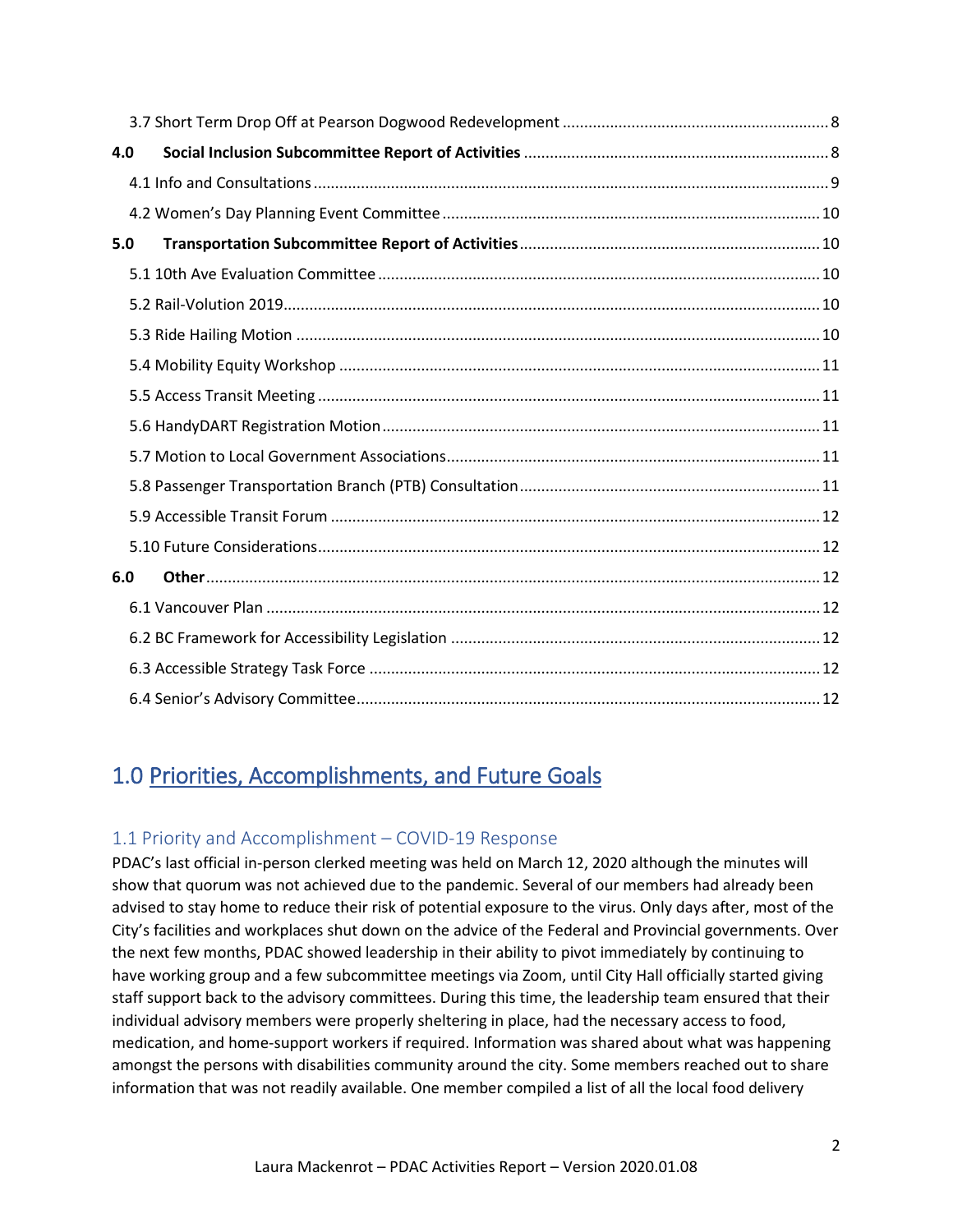services and other important information regarding COVID-19 and distributed this to the rest of PDAC, SAC and a few other community groups. By April, City Staff were able to hold a meeting about COVID-19 with members of PDAC. Members of PDAC were able to voice their opinions and provide advice to the City's response to COVID-19. Tasia Alexis (Developmental Disabilities Association) and Paul Gauthier (Individualized Funding Resources Centre Society) were able to voice their concerns around the lack of PPE and the situation that was happening with home support services. After the first meeting about COVID-19 in April, PDAC continued to meet with City Staff online to discuss the COVID-19 response. The leadership team also met with City Staff and members of the Food Policy Council to discuss potential communications outreach developed by the Food Policy Council, highlighting the needs of persons with disabilities and seniors during this difficult time. PDAC will continue to be readily available to members of City Staff to discuss the COVID-19 response and about the accessibility requirements of the City's residents as more facilities and services reopen.

## <span id="page-2-0"></span>1.2 Priority and Accomplishment – Reopening of Stanley Park

As a result of the COVID-19 pandemic, motor vehicle access to Stanley Park was restricted as of early April 2020, which eliminated access to the park for those who require vehicle use to overcome their mobility challenges. As pandemic restrictions eased in May 2020, there was no corresponding return of accessibility rights of seniors and persons with disabilities to enter and utilize all parts of the park. Existing accessible parking within the park was also diminished or removed entirely. PDAC and the Accessible City Subcommittee maintained a hard line on these issues to eventually convince the Park Board that such accessibility rights are entrenched within the BC Human Rights Code and must be adhered to throughout all parts of any city park, including restricted accessible parking along Beach Avenue, whenever alteration to traffic flow and/or the addition of bike lanes are being contemplated.

## <span id="page-2-1"></span>1.3 Priority and Accomplishment – Naming of Jeanette (Andersen) Street

The naming of an internal street after Jeanette Andersen has been on the table multiple times. PDAC members made a strong case to name a street at the George Pearson Centre redevelopment, after this important individual who made a significant difference to the lives of many people with disabilities in Vancouver and across the province. Ms. Andersen really led by example by demonstrating that people living with disabilities can lead a meaningful and independent life within a greater community. The closing of this institution bears witness to her hard work and advocacy. Project leads Paul Gauthier and Tasia Alexis as well as the leadership team participated in a joint meeting with members of the Civic Asset Naming Committee in 2020 to help further the cause of naming a street after Ms. Anderson. A motion, seeking confirmation of this initiative, has gone forward and is pending a final decision by the City of Vancouver council and we are looking forward to a positive outcome.

## <span id="page-2-2"></span>1.4 Accomplishment – Accessible Straws

In 2019, PDAC continued with their work in advocating for persons with disabilities and those with accessibility challenges with the City Staff who were working on the Single-Use Item Deduction Strategy. As a result of these consultations, PDAC members were able to demonstrate why flexible plastic straws are a necessity for persons with disabilities to be able to participate fully when frequenting restaurants, bars, and cafes. City Staff recommended in their report that providing flexible plastic straws individually wrapped in paper to those with accessibility challenges should be incorporated into the Vancouver Bylaws by April 2020. The final report was made in November 2019 and co-chair Laura Mackenrot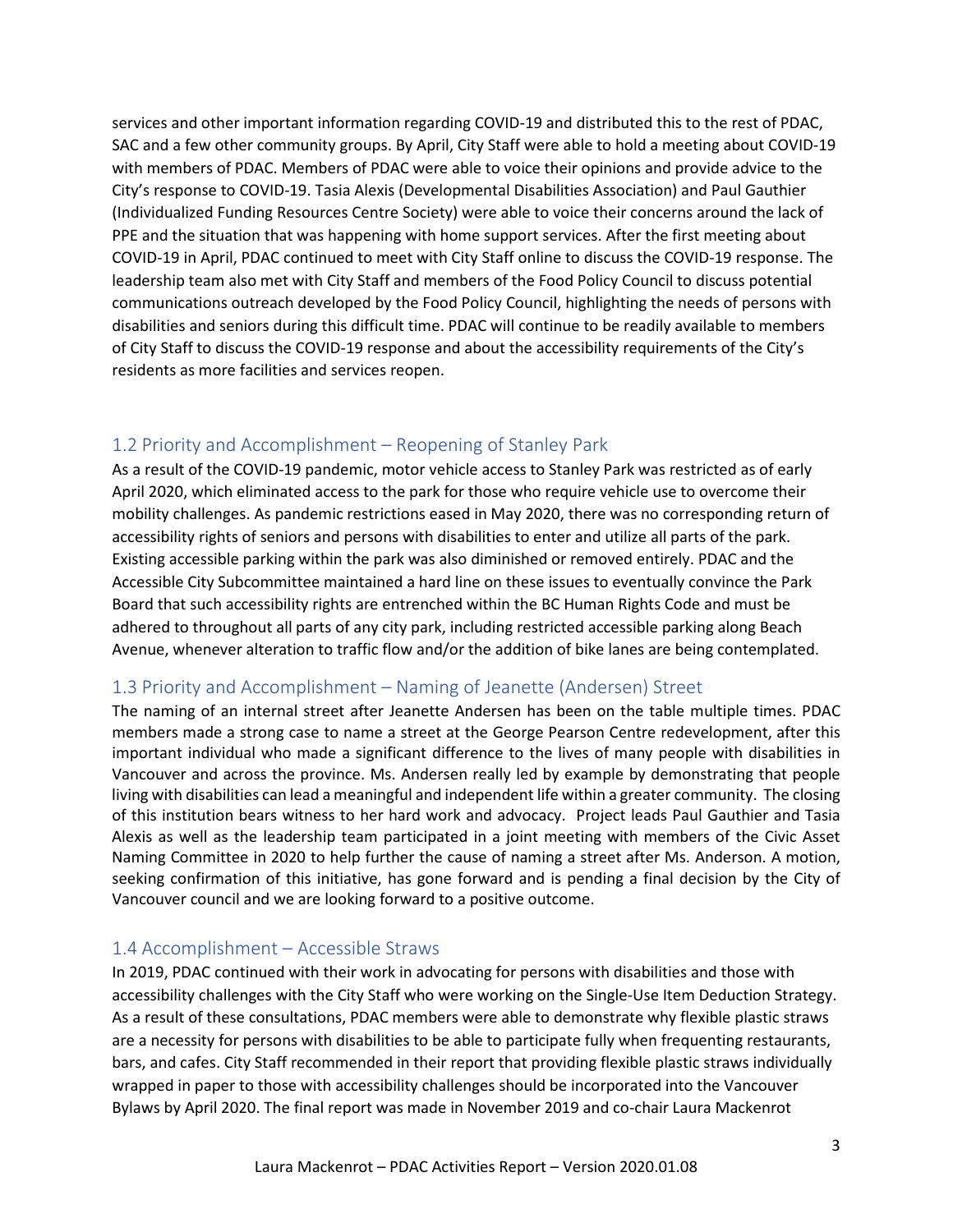represented PDAC on this issue. PDAC is proud that the City of Vancouver passed the new bylaw on that day.

In 2020, the Federal government made an announcement to reduce/eliminate single-use plastics such as plastic straws. The Accessible City Subcommittee and PDAC provided its feedback and helped draft the municipal response to the Federal government regarding its plan to reduce plastic pollution by 2030. PDAC has been invited by the Federal government staff to a meeting to be held in January 2021 to discuss this issue.

#### <span id="page-3-0"></span>1.5 Accomplishment – Facility Audits and Recommendations

In 2019, members of PDAC and SAC volunteered their time during the break between terms and met with Facilities staff to complete accessibility audits for the civic theatres as well as for numerous community centres and libraries. After the completion of these audits and meetings with PDAC, the consultant and staff created a report which highlighted the priorities of work to be completed. This report demonstrated over 1600 proposed changes and modifications. This report will help make it easier for facility staff to decide which projects to tackle within their budget constraints.

## <span id="page-3-1"></span>1.6 Future Goal – Inclusion of Accessible Path in Housing Bylaws

PDAC has long fought for the inclusion of bylaws that would require an accessible path from the street to at least one entrance in new housing builds. In 2013, new housing bylaws with increased accessibility features were passed by Council with the agreements with PDAC and SAC that a report detailing how an accessible path into homes would be created within 18 months. In 2018, the staff report finally went to council without the support of PDAC, who sent 6 members and other individuals to speak against accepting the report. Council voted against the motion and did not accept the report. Efforts have been made to get back on track with this initiative. The Housing Subcommittee is developing an informational document that can be utilized consistently by all members. The subcommittee members are working to research and increase knowledge with all aspects of this issue to impart information accurately and succinctly. The subcommittee is looking forward to re-establishing the relationship with City Staff to determine the status of the Accessible Path and to help move this initiative forward in a timely manner.

#### <span id="page-3-2"></span>1.7 Future Goal – Increasing the Accessibility of our Parks and Plazas

PDAC looks forward to timely and fulsome consultations pertaining to any City or Park Board initiatives which may impact the accessibility for persons with disabilities of parks and plazas. These consultations are necessary to ensure that all potential accessibility concerns arising from any such proposed initiatives are identified and carefully considered at an early stage.

#### <span id="page-3-3"></span>1.8 Future Goal – ML Broadway Extension: Washrooms & Elevators

Acknowledging TransLink's commitment to make bathrooms available on its system and knowing that bathroom access is a vital need for many individuals with disabilities, the Transportation Subcommittee drafted a motion that the City ask that there be accessible bathrooms made accessible on day one at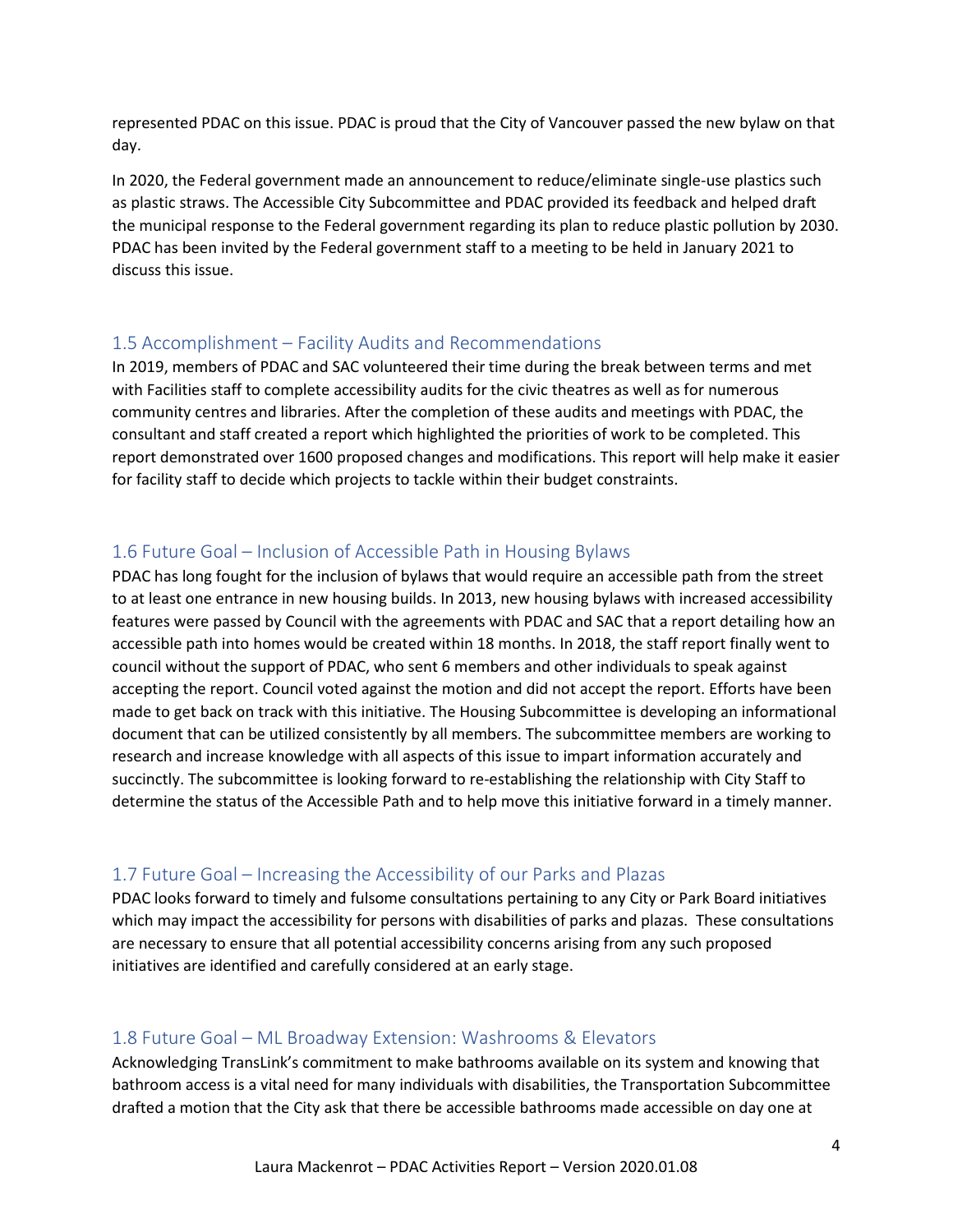every station of the Broadway Extension line. Along with bathrooms, the motion also noted the need for multiple elevators at the stations, highlighting how important station access is to persons with mobility needs. The motion was passed by PDAC in January 2020. Following the passing of the motion, the subcommittee drafted the letter to the Translink CEO, explaining the importance of multiple elevators and access to bathrooms at all stations of the Broadway Extension line for transit users who are disabled. The letter asked them to take the opportunity in the planning stages to make steps to address these issues. PDAC continues to monitor the situation and will work hard in making sure that the Broadway Extension Line is as accessible as possible.

## <span id="page-4-0"></span>2.0 Accessible City Subcommittee Report of Activities

PDAC Members: Alfiya Battalova (Chair), Peter Brown, Laura Mackenrot, Michael Frazer (since April 2020), Tasia Alexis (until March 2020).

External Members: Jacques Courteau (previous PDAC member/co-chair).

The Accessible City Subcommittee deals mainly with the built environment of the City of Vancouver. It works to improve the accessibility of buildings, facilities, parks, and general City works and initiatives. These were the main outstanding issues from the previous term.

## <span id="page-4-1"></span>2.1 Downtown Public Space Strategy

The subcommittee worked closely with the staff to ensure the strategy includes considerations of universal design as well as addressed issues around social isolation of seniors and people with disabilities. The strategy was approved by City Council in 2020.

## <span id="page-4-2"></span>2.2 Accessible Playgrounds

The subcommittee was involved in ensuring the Charleson Park Playground meets the accessibility needs of not only children with disabilities but also parents with disabilities. The playground's renovation was completed in November of 2020.

## <span id="page-4-3"></span>2.3 Oakridge Civic Centre

The subcommittee has been involved in the discussions that focus on the Oakridge Centre redevelopment. The subcommittee provided a detailed feedback related to the civic center's indoor and outdoor accessibility.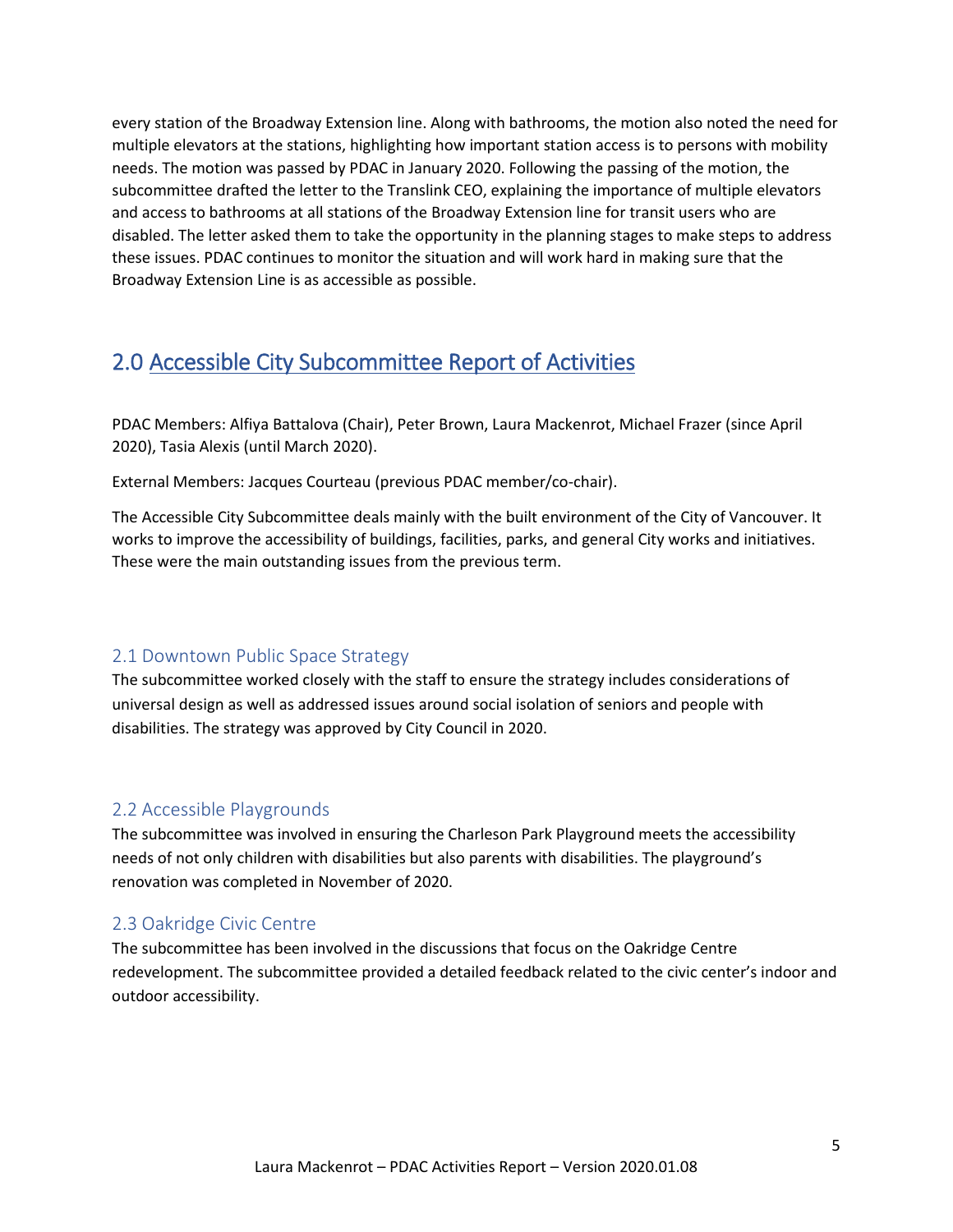#### <span id="page-5-0"></span>2.4 Richards Green Complete Street

The subcommittee is involved in providing input to the project that focuses on sidewalk repairs, construction of bidirectional protected bike lanes, planting of new trees, incorporating a new electric vehicle charging stations.

## <span id="page-5-1"></span>2.5 10th Ave. - Planning for Phase 2 Construction

The area is a home to several health facilities, including, but not limited to, BC Cancer, VGH, the Blusson Spinal Cord Centre, the Arthritis Centre, and the Eye Care Centre. As such, it plays an important role for people with a range of health conditions, including people with disabilities. The subcommittee has been actively involved in these consultations.

## <span id="page-5-2"></span>2.6 Mobility and Public Life Responses

The subcommittee has been involved in the discussion about street space reallocation (e.g., slow streets, pop-up plazas) because of COVID-19.

## <span id="page-5-3"></span>2.7 Document Accessibility - City's Zoning & Development Bylaw

The subcommittee provided feedback on the development of the Zoning and Development By-laws in accessible formats. The staff was very responsive in making sure the documents are fully accessible to people with different types of disabilities.

#### <span id="page-5-4"></span>2.8 Accessible Parking

The subcommittee received an update on the survey among SPARC placard holders about the accessible parking needs. The subcommittee will continue engaging on this topic given the importance of accessible parking for equitable access for people with disabilities.

#### <span id="page-5-5"></span>2.9 CRAB Park

The members of the subcommittee emphasized the importance of making this park more accessible. As one of the parks that is prioritized for renovation, it will continue working on this issue as it evolves.

#### <span id="page-5-6"></span>2.10 Parks Washroom Strategy

The subcommittee has continued working on this issue and has insisted on the importance of accessible public washrooms. Parks [Washroom](https://parkboardmeetings.vancouver.ca/2020/20201102/REPORT-ParksWashroomStrategy-20201102.pdf) Strategy was approved by Vancouver Park Board in 2020.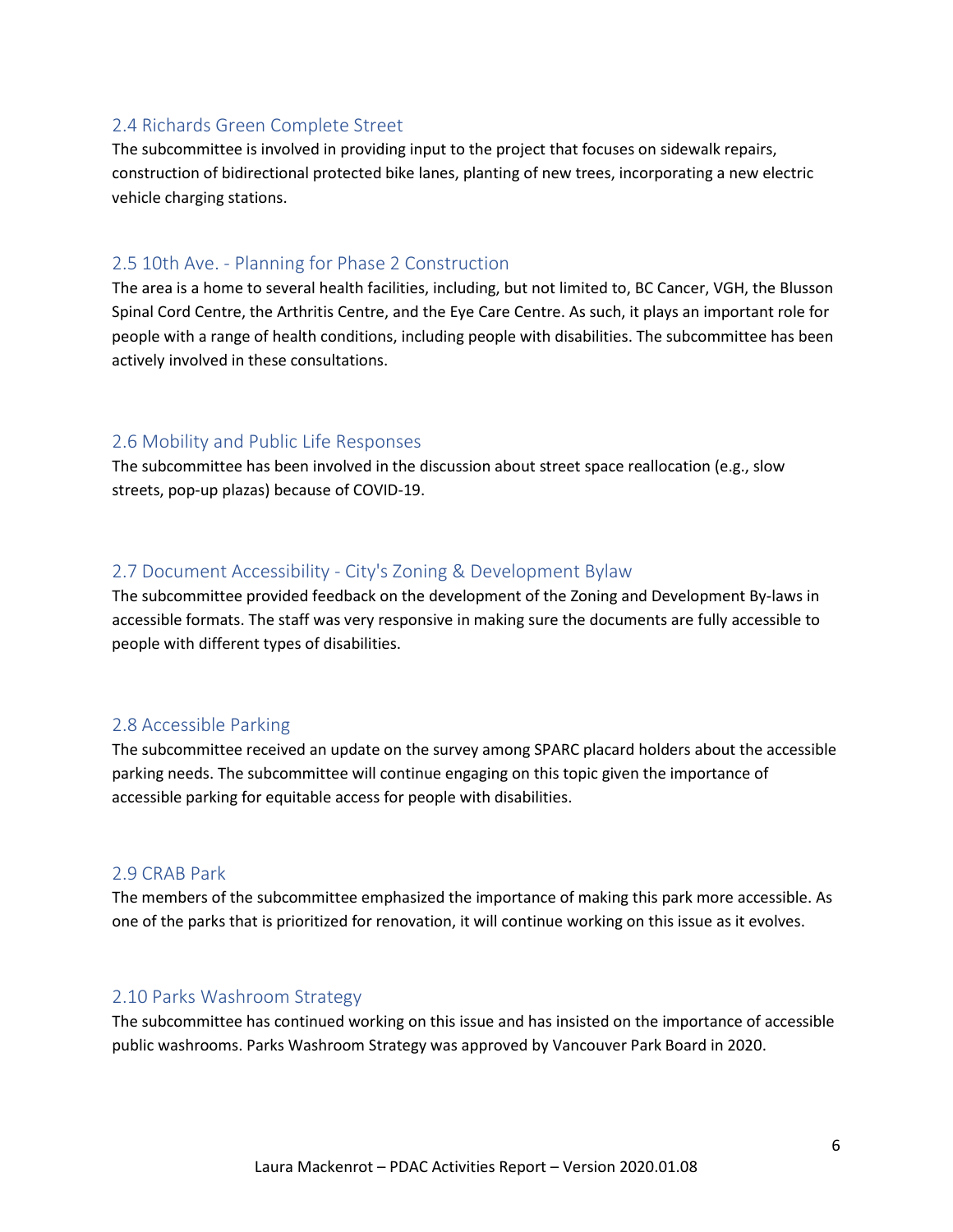## <span id="page-6-0"></span>2.11 East Park

The subcommittee was involved in the initial consultation which introduced the creation of East Park that will be in the False Creek area. The subcommittee will continue working on this issue as it evolves.

## <span id="page-6-1"></span>3.0 Housing Subcommittee Report of Activities

PDAC Members: Paul Gauthier (Co-Chair), Jane Vorbrodt (Co-Chair), Tasia Alexis, Laura Mackenrot, Jill Weiss

External Members: Chris Hofley, Tom Parker

2020 was a challenging year and as we faced uncertain times around the COVID-19 Pandemic, the PDAC Housing Subcommittee took a hiatus in 2020 from normal activities. This allowed us to follow the recommendations of the Provincial Health Officer around social distancing, and for each of us to focus upon personal matters, as individuals, as they related to the Pandemic. As the year ended, we were reenergized with a plan to move forward with renewed enthusiasm for our objectives with meetings and a workplan towards goals for early 2021.

## <span id="page-6-2"></span>3.1 Vancouver Building Bylaw

An update of the Vancouver Building Bylaw was issued without consultation with PDAC. The Housing Subcommittee is hoping to establish a stronger connection to City Staff regarding code development and seeks opportunity for consultation. Members of the subcommittee will review the new Vancouver Building Bylaw to determine if any adaptability or accessible measures were changed. Collaborative protocols should be included in the Accessible City Strategy.

## <span id="page-6-3"></span>3.2 Municipality Strategy

There is interest in forming a union of PDAC-like organizations across BC Municipalities to discuss common issues as they relate to accessible housing. The City of Vancouver is in a good position to take leadership on this.

## <span id="page-6-4"></span>3.3 City of Vancouver Urban Design Panel

The Housing Subcommittee is developing the parameters for a role on the City of Vancouver Urban Design Panel with the exclusive purpose of reviewing incoming proposals through the lens of accessibility and inclusivity. With a motion in the works, additional research is required. There are plans for the Housing Subcommittee to follow up with the City Planning staff to ensure that the Subcommittee is involved in the early stages of large parcel development. Early involvement will add a much-needed voice for persons with disabilities to prevent plans from moving too far forward that overlook the critical need for accessible housing. Other municipalities (e.g., City of Surrey, City of Richmond) have representatives from the disability community on their advisory design panels and the City of Vancouver needs to follow suit.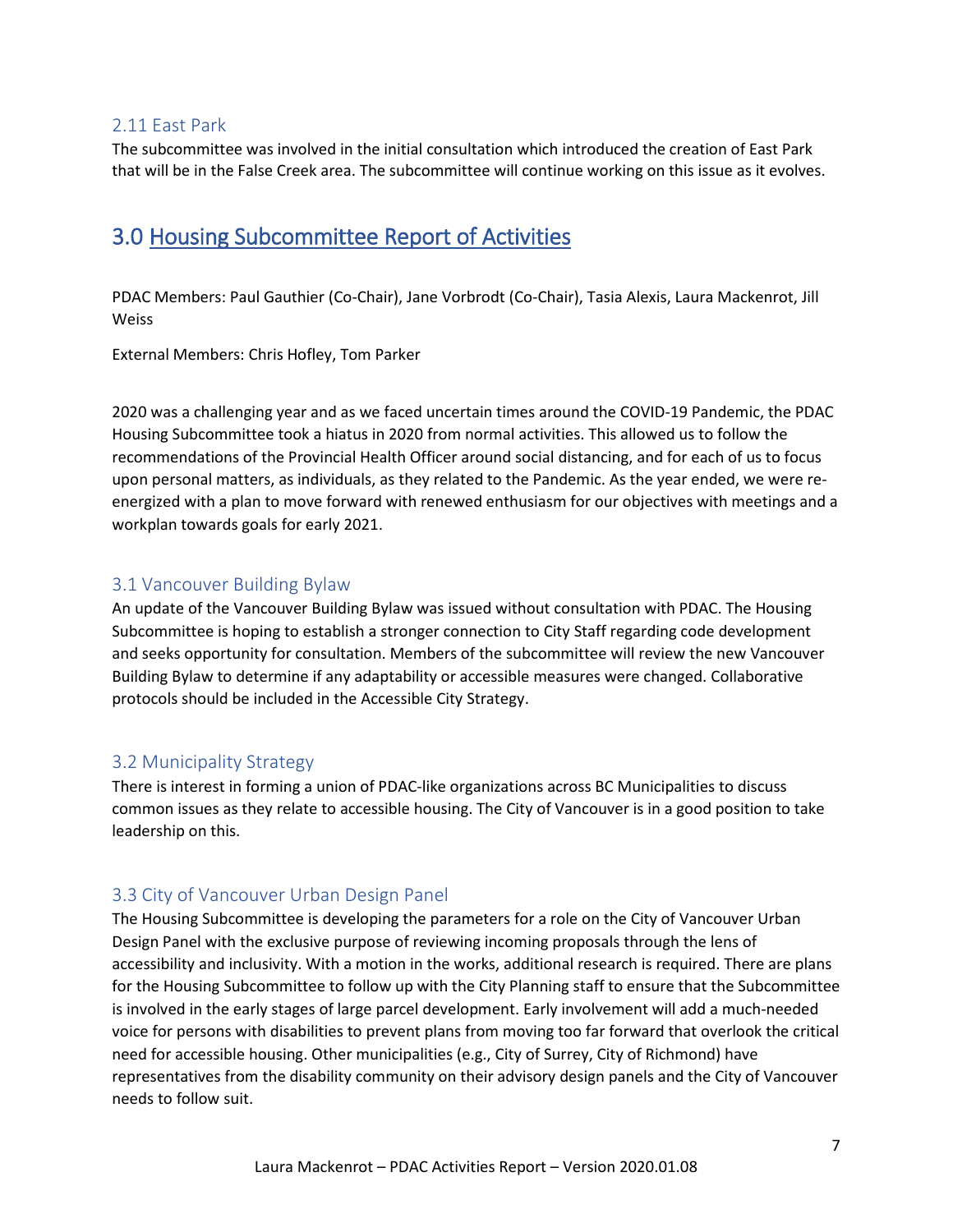## <span id="page-7-0"></span>3.4 Accessible Units

A current inventory of accessible units needs to be made available in addition to outstanding requests and how many have requests been reviewed and are in process. There needs to be statistics indicating how long the process is taking and how many accessible units are going to able bodied persons who are not in need of the accessibility features.

## <span id="page-7-1"></span>3.5 The Right Fit Project (RFP)

The Housing Subcommittee continues to receive updates on the RFP progress. They received our letter of support for continued funding for this program. We are pleased that Jane Vorbrodt has joined the RFP steering committee on behalf of PDAC. The project is no longer a pilot, whereas it is being funded by the City of Vancouver and Reaching Home, a Federal initiative directed at addressing homelessness in Canada. The RFP has seen great success in building relationships with housing providers, and with streamlining the approach of reviewing and documenting providers and available accessible units. Through this process, the RFP is able to successfully match housing providers with wheelchair users. The Accessibility Checklist, which was developed by our Housing Subcommittee, has become a key component in understanding housing inventory in Vancouver.

## <span id="page-7-2"></span>3.6 Pearson Dogwood Redevelopment

Jane Vorbrodt and Chris Hofley joined the Pearson Redevelopment Committee, which is a partnership between Vancouver Coastal Health, the Disability Alliance, Pearson Resident Council, and the City of Vancouver's PDAC. The Housing Subcommittee continues to participate in the Pearson Committee monthly to ensure that initiatives move forward.

## <span id="page-7-3"></span>3.7 Short Term Drop Off at Pearson Dogwood Redevelopment

There were many discussions around the need for short term drop off in front of all buildings and health care facilities in this redevelopment. For HandyDART passengers, it is a requirement for the driver to have a direct line of sight to the front entrance. This has now been resolved and the subcommittee appreciates the work the City of Vancouver staff put towards this issue.

## <span id="page-7-4"></span>4.0 Social Inclusion Subcommittee Report of Activities

PDAC Members: Tasia Alexis (Chair), Caitlin Anderson, Alfiya Battalova, Leslie Benisz, Michelle Chakraborti, Laura Mackenrot

External Members: Jacques Courteau (previous PDAC member/co-chair).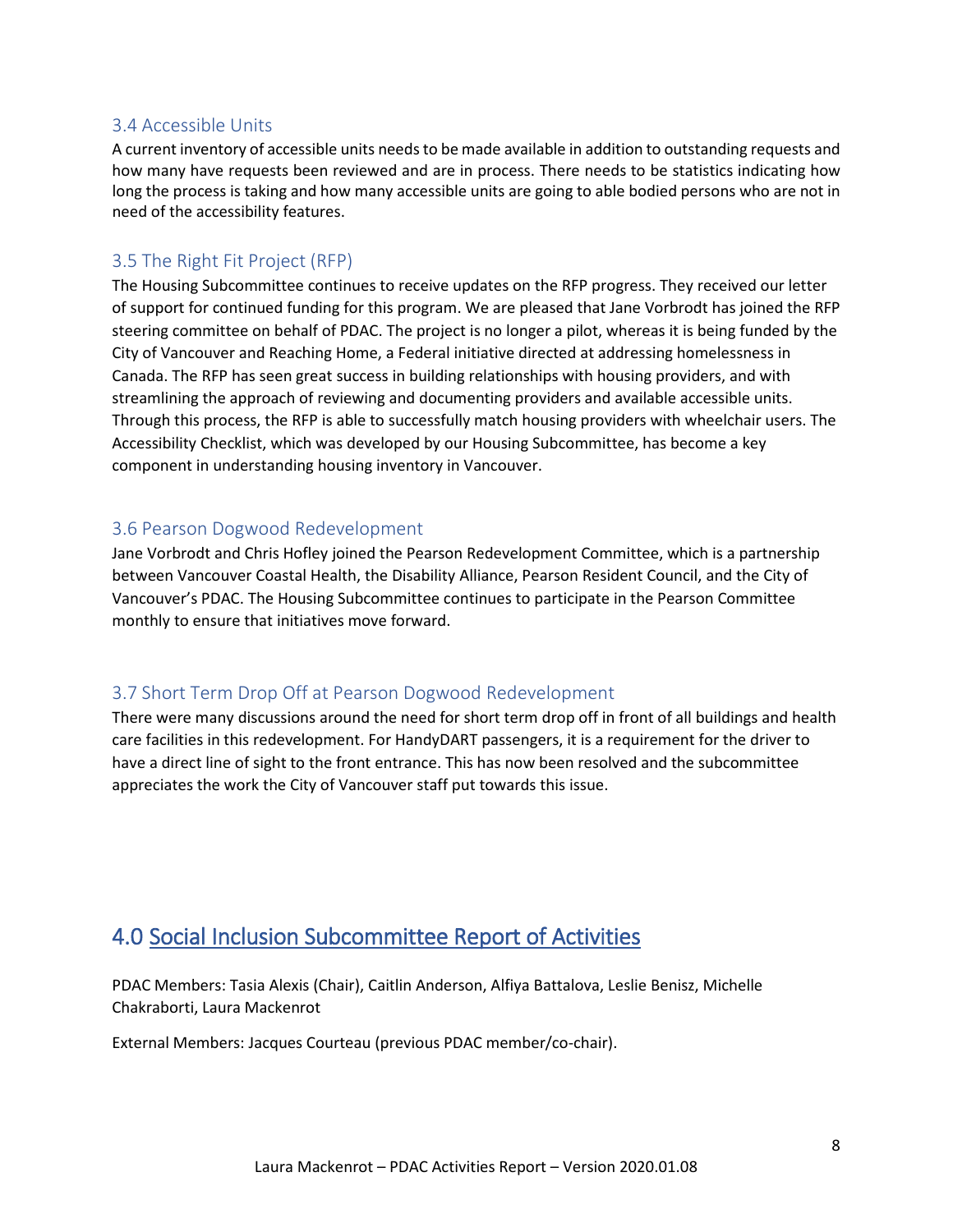## <span id="page-8-0"></span>4.1 Info and Consultations

Priorities including diversity, equity and inclusion were discussed and many workshops and consultations were attended by both the Chair and a few of its members. The below is a list of just some of the consultations and workshops that were attended:

- CoV Gender Variant and Two-Spirit Inclusion Training: June 2019 Broadway Plan: Envisioning the Future of Transportation Workshop: July 2019.
- Vancouver Awards of Excellence, 5 award activities for youth, adults, and organizations: July 2019.
- #VanBudget 2020 Community Stakeholder Workshop on Budget Priorities: September 2019.
- Enabling Democracy by Elections Canada, Supporting People with Disabilities to Vote Collaborative Lab with Elections Canada Community Relations Officer: September 2019.
- UBC Enabling Democracy, Learning Part 3 Presented by Andrea Reimer: October 2019.
- Vancouver City Planning Commission, The City We Want, The City We Need Co-design Workshop: October 2019.
- CoV Equity Framework Presentation, Joint Advisory Committee Meeting, City Plan- Bringing together urban planning and community leaders: December 2019.
- Vancouver City Planning Commission, Civic and Advisory Joint Steering Committee Resilient Cities: December 2019.
- Council of Councils Advisory Committees meeting, Committee Presentations of Activities and Priorities: January 2020.
- Vancouver City Planning Commission Summit Steering Committee -The City We Want Summit Meeting: January 2020.
- City of Vancouver Black History Month Celebration: January 2020.
- CoV Randomized Ballots Joint Advisory Committee -Discussion regarding the pros and cons of randomized ballots: February 2020.
- VPL Accessible Resources Presentation with VPL Liaison.
- Universal & Inclusive Design final presentation and working group: May 2020.
- Vancouver, the City we want amidst the Pandemic: June 2020.
- Home Trap -Elevators, Hosted by Disability Access (Sam Sullivan): June 2020.
- SAC Special Presentation "There is No Place Like Home": July 2020.
- SAC Special Meeting on Stanley Park: July 2020.
- CoV Pandemic Planning Joint Advisory Committee Meeting Forum: August 2020.
- CoV Black African Diaspora Members discussing Community Justice, Equity, Diversity, Inclusion and Accountability Presentation: September 2020.
- Council of Councils Economic and Community Recovery Program Advisory Workshop: September 2020.
- CoV Infrastructure Strategy Engagement Forum Presentation: October 2020.
- CoV Budget 2021 Engagement Presentation: October 2020.
- CoV African Project Diversity and Inclusion Presentation: November 2020.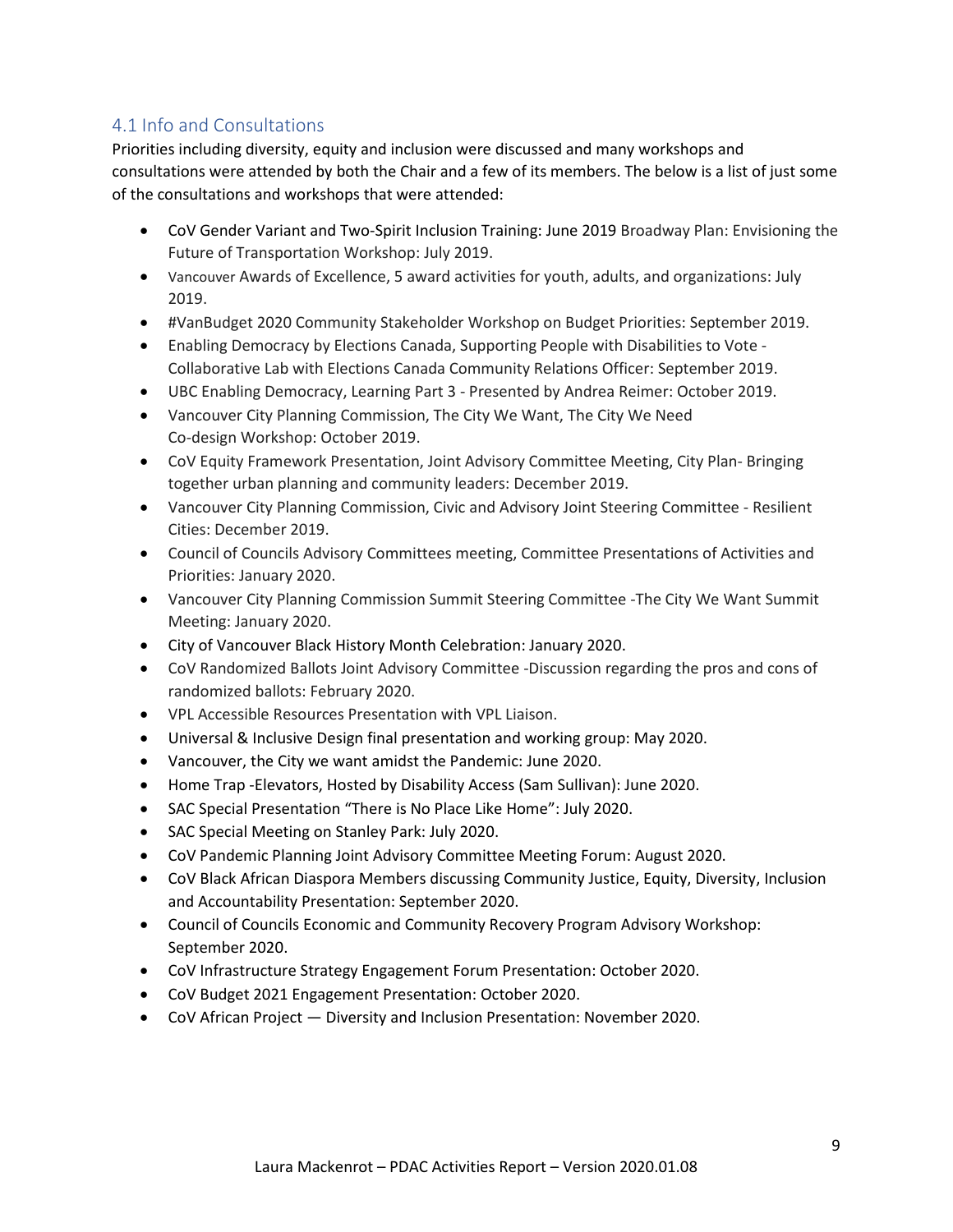## <span id="page-9-0"></span>4.2 Women's Day Planning Event Committee

In 2019, PDAC was given a request to have one member join the Women's Day Planning Event Committee, which was to be held on March 2, 2020. Social Inclusion Subcommittee chair, Tasia Alexis, agreed to be our representative and attended many meetings on this committee along with other members from the Senior's Advisory Committee and Women's Advisory Committee. Co-chair Laura Mackenrot was formally requested to speak during the event. She presented two poems highlighting the effect of social isolation due to the lack of accessibility in the built environment on children with disabilities. She ended here presentation with a request to change makers to help be part of the solution on these issues.

## <span id="page-9-1"></span>5.0 Transportation Subcommittee Report of Activities

PDAC Members: Caitlin Anderson (Chair), Laura Mackenrot, Tasia Alexis (until February 2020), Jill Weiss (until April 2020)

SAC Liaison: Dellie Lidyard

Accessible Transportation is an area of significant importance. The ability to move freely around the city enables persons with disabilities to attend school, social events, medical appointments, or work. Accessing these facets of society is critical to decreasing existing barriers to social inclusion and to upward mobility facing this at-risk group. The Transportation Subcommittee worked tirelessly on a diverse range of issues concerning mobility in the City of Vancouver.

## <span id="page-9-2"></span>5.1 10th Ave Evaluation Committee

The committee continued to have members involved in the 10<sup>th</sup> Avenue Evaluation committee. The Hospital zone is an area where there will be a lot of interactions by people with disabilities, which is why participation in this project was so key - providing feedback both through meetings and in person evaluations to provide the planning department key information on what was successful and what needs improvement.

## <span id="page-9-3"></span>5.2 Rail-Volution 2019

The chair was asked to speak at a mobile workshop on Sept. 10, 2019, co-led by the City and Translink, on the importance of stakeholder feedback in the process of designing equitable and accessible spaces. Other members attended the Forum throughout the week.

## <span id="page-9-4"></span>5.3 [Ride](file://Ride) Hailing Motion

Consulted with City of Vancouver Business Planning and Project Support team on the changing BC legislation around passenger directed services. Drafted a motion asking the City to request the BC government to require safety training for all drivers and a commitment by the BC government to assist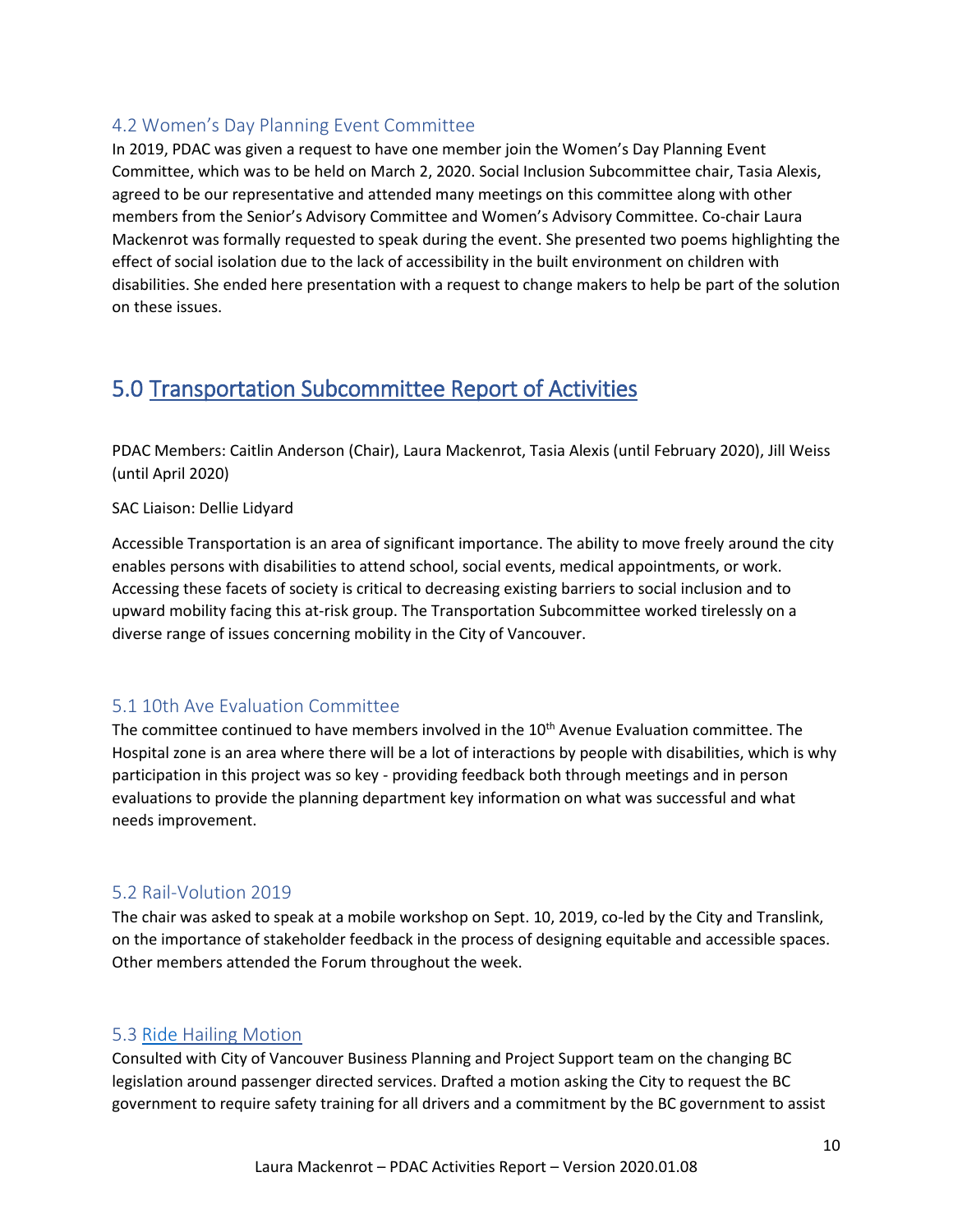and help promote a variety of adaptions so that all user can access all passenger directed transportation modes. The motion was passed by PDAC and presented to council on Oct 2 2019 by the subcommittee chair.

#### <span id="page-10-0"></span>5.4 Mobility Equity Workshop

Participated in the Mobility Equity Workshop hosted by Transportation and Street Activities branches on November 26, 2019. The workshop was put in place to allow stakeholders to provide feedback on the Granville Bridge update.

#### <span id="page-10-1"></span>5.5 Access Transit Meeting

In November 2019, representatives from the TransLink Access Transit Department (ATD) met with members of the Transportation Subcommittee. to discuss HandyDART's future and areas of concern. The topics of Compass Pass, changing demographics, financing and the thought of changing registration requirements were discussed.

#### <span id="page-10-2"></span>5.6 HandyDART Registration Motion

Following the above-mentioned meeting of November 2019, the Transportation Subcommittee drafted a motion making it clear that PDAC was against in-person interviews for HandyDART registration, as it has been shown to negatively impact users, creating another obstacle to use. The motion was passed in January 2020. Shortly after, the Subcommittee wrote a letter to the CEO of TransLink, explaining PDAC's concerns with the plans for in-person registration and why PDAC was against it.

#### <span id="page-10-3"></span>5.7 Motion to Local Government Associations

The Transportation Subcommittee and PDAC advised Councillors Fry and Wiebe on their motions to the Lower Mainland Local Government Association and the Union of BC Municipalities concerning the Accessibility Funding & Accessibility Guarantee Strategy for all Passenger Directed Vehicle fleets. This motion requested the Province to guarantee a portion of a fleet be accessible, consultation be made with stakeholder groups and that the Accessibility Fund created by the Provincial government be committed fully to creating opportunities for making Passenger Directed Vehicle Fleets equitable to all.

#### <span id="page-10-4"></span>5.8 Passenger Transportation Branch (PTB) Consultation

Met with the PTB in May 2020 to discuss new Provincial driver training guidelines and possible uses for the Accessibility Fund. The Subcommittee underlined the importance of having all drivers trained, as well as the need to use the Fund solely to help provide accessible options for users who want to be able to use these new transit options.